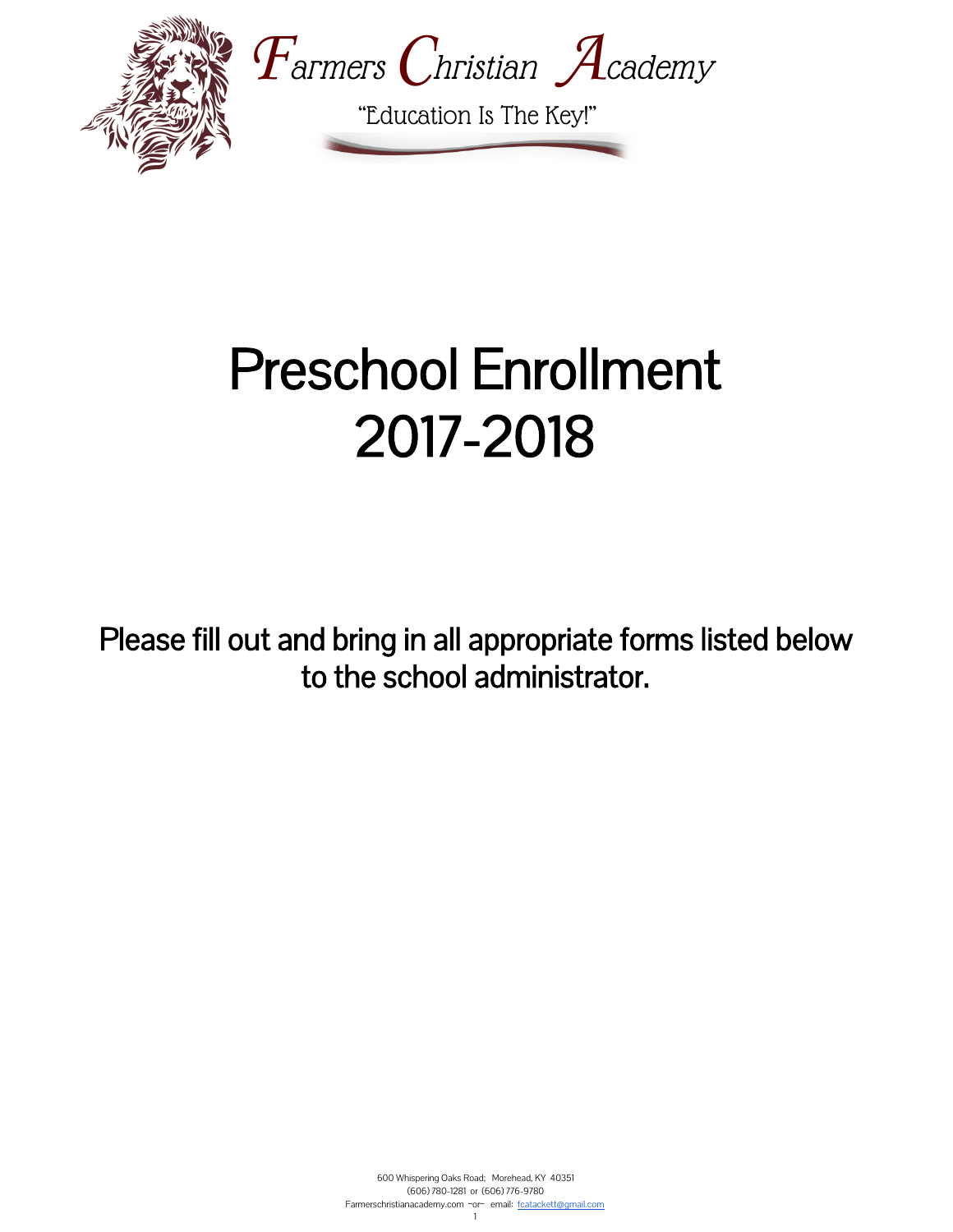

STUDENT INFORMATION

| <b>STUDENT'S NAME</b>                                                                                                                                                                                                                                                        |        |                                    |                  |
|------------------------------------------------------------------------------------------------------------------------------------------------------------------------------------------------------------------------------------------------------------------------------|--------|------------------------------------|------------------|
| Last                                                                                                                                                                                                                                                                         | First  | Middle                             | Preferred Name   |
| <b>HOME ADDRESS</b>                                                                                                                                                                                                                                                          |        |                                    |                  |
| Street                                                                                                                                                                                                                                                                       | City   | State                              | $\overline{Zip}$ |
|                                                                                                                                                                                                                                                                              |        |                                    |                  |
| GRADE____________________________DATE OF BIRTH __________- - ___________________                                                                                                                                                                                             |        |                                    | MALE or FEMALE   |
| WHAT IS THE NAME OF THE CHURCH YOUR FAMILY IS CURRENTLY ATTENDING?                                                                                                                                                                                                           |        |                                    |                  |
| NAME AND ADDRESS OF SCHOOL STUDENT IS CURRENTLY ATTENDING:                                                                                                                                                                                                                   |        |                                    |                  |
| Name                                                                                                                                                                                                                                                                         | Street | City                               | State<br>Zip     |
| HAS YOUR STUDENT EVER REPEATED OR BEEN RETAINED IN ANY GRADE? No or Yes<br>HAS THIS STUDENT EVER BEEN EVALUATED OR REFERRED FOR EVALUATION OF LEARNING<br>DIFFICULTIES OR SCHOOL ADJUSTMENT PROBLEMS BY A SCHOOL OFFICIAL, PSYCHOLOGIST,<br>OR OTHER PROFESSIONAL? No or Yes |        |                                    |                  |
| HOW WOULD YOU RATE YOUR CHILD'S HEALTH? Excellent                                                                                                                                                                                                                            |        | Good                               | Fair<br>Poor     |
| HEIGHT__________________________________                                                                                                                                                                                                                                     |        | WEIGHT____________________________ |                  |
| PLEASE LIST ANY MENTAL, EMOTIONAL, OR PHYSICAL HANDICAPS WHICH MAY AFFECT THE                                                                                                                                                                                                |        |                                    |                  |
| DOES THE APPLICANT REGULARLY REQUIRE MEDICATION?: No or Yes                                                                                                                                                                                                                  |        |                                    |                  |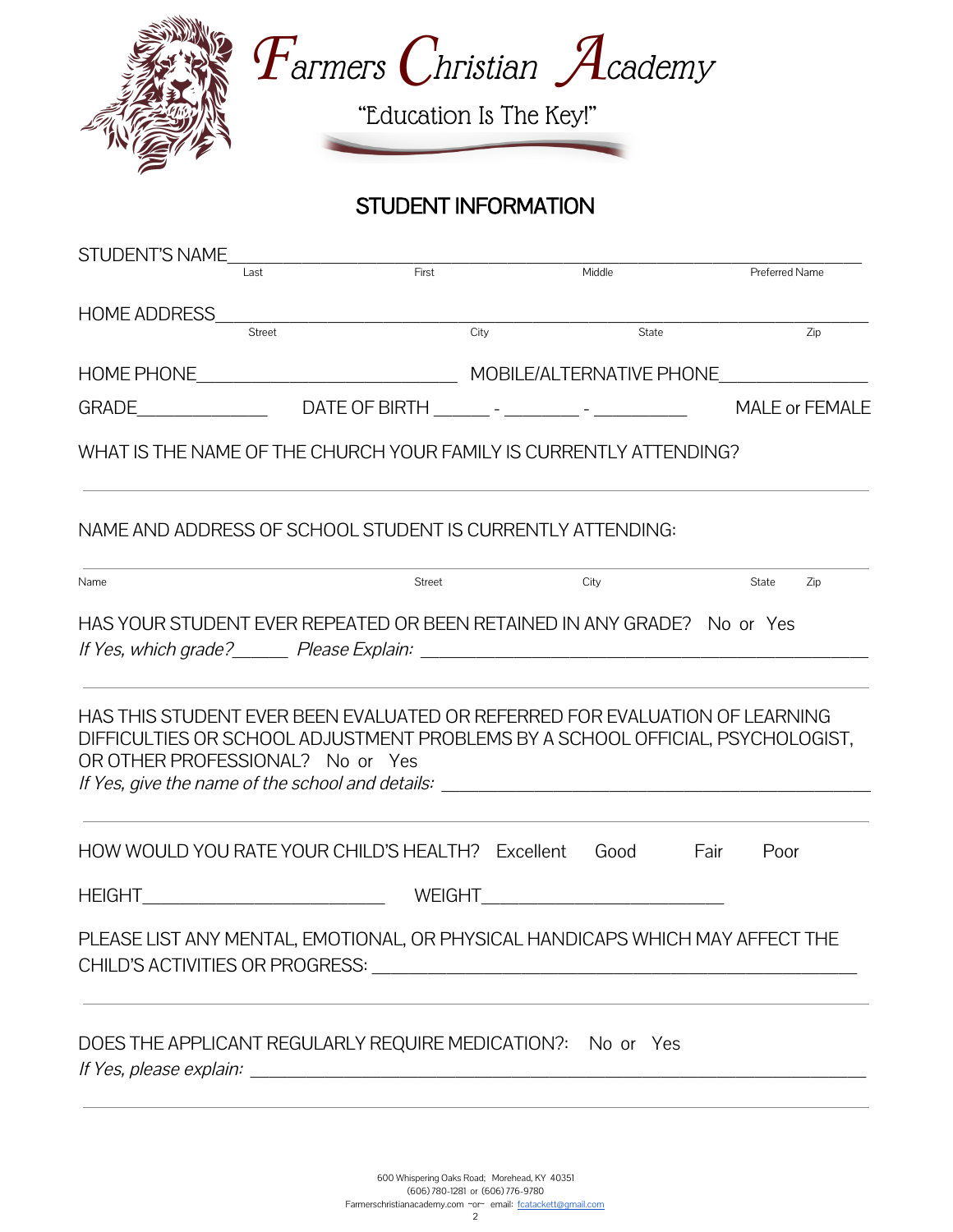



"Education Is The Key!"

## FAMILY INFORMATION

| STUDENT'S NAME<br>Last                                                                                                                                                                                                         |        | First               | Middle                        | Preferred Name                |
|--------------------------------------------------------------------------------------------------------------------------------------------------------------------------------------------------------------------------------|--------|---------------------|-------------------------------|-------------------------------|
| APPLICANT LIVES WITH: Father Stepfather Name of Stepfather______________________<br>(circle all that apply)                                                                                                                    |        |                     |                               |                               |
|                                                                                                                                                                                                                                | Mother |                     | Stepmother Name of Stepfather |                               |
| $APPLICANTS:$ (circle all that apply) Father / Mother is deceased Parents are divorced / separated                                                                                                                             |        |                     |                               |                               |
| <u>PARENTS WITH WHOM THE CHILD LIVES:</u>                                                                                                                                                                                      |        |                     |                               |                               |
| FATHER/STEPFATHER'S NAME                                                                                                                                                                                                       |        |                     |                               |                               |
| MOTHER/ STEPMOTHER'S NAME                                                                                                                                                                                                      |        |                     |                               |                               |
| LEGAL GUARDIAN (if other than biological parents, a court order must be provided)                                                                                                                                              |        |                     |                               |                               |
|                                                                                                                                                                                                                                |        |                     |                               |                               |
| HOME ADDRESS                                                                                                                                                                                                                   |        |                     |                               |                               |
| <b>Street</b>                                                                                                                                                                                                                  |        | City                | State                         | Zip                           |
|                                                                                                                                                                                                                                |        |                     |                               |                               |
|                                                                                                                                                                                                                                |        |                     |                               |                               |
|                                                                                                                                                                                                                                |        |                     |                               |                               |
| BUSINESS INFORMATION: Network and the set of the set of the set of the set of the set of the set of the set of the set of the set of the set of the set of the set of the set of the set of the set of the set of the set of t |        |                     |                               |                               |
|                                                                                                                                                                                                                                | Name   | Street              | City<br>State                 | Zip                           |
| WORK PHONE__________________________MOBILE PHONE_________________________________                                                                                                                                              |        |                     |                               |                               |
| MOTHER/STEPMOTHER'S OCCUPATION: CONTRACTED AND THE MOTHER STEPMOTHER'S OCCUPATION:                                                                                                                                             |        |                     |                               |                               |
| <b>BUSINESS INFORMATION:</b>                                                                                                                                                                                                   |        |                     |                               |                               |
|                                                                                                                                                                                                                                | Name   | Street              | City<br>State                 | Zip                           |
| <b>WORK PHONE</b>                                                                                                                                                                                                              |        | <b>MOBILE PHONE</b> | EMAIL:                        |                               |
|                                                                                                                                                                                                                                |        |                     |                               |                               |
| <b>PARENTS WITH WHOM THE CHILD DOES NOT LIVE:</b>                                                                                                                                                                              |        |                     |                               |                               |
|                                                                                                                                                                                                                                |        |                     |                               |                               |
|                                                                                                                                                                                                                                |        |                     |                               |                               |
|                                                                                                                                                                                                                                |        |                     |                               |                               |
| <b>HOME ADDRESS</b>                                                                                                                                                                                                            |        |                     |                               |                               |
| Street                                                                                                                                                                                                                         |        | City                | State                         | Zip                           |
|                                                                                                                                                                                                                                |        |                     |                               | EMAIL:_______________________ |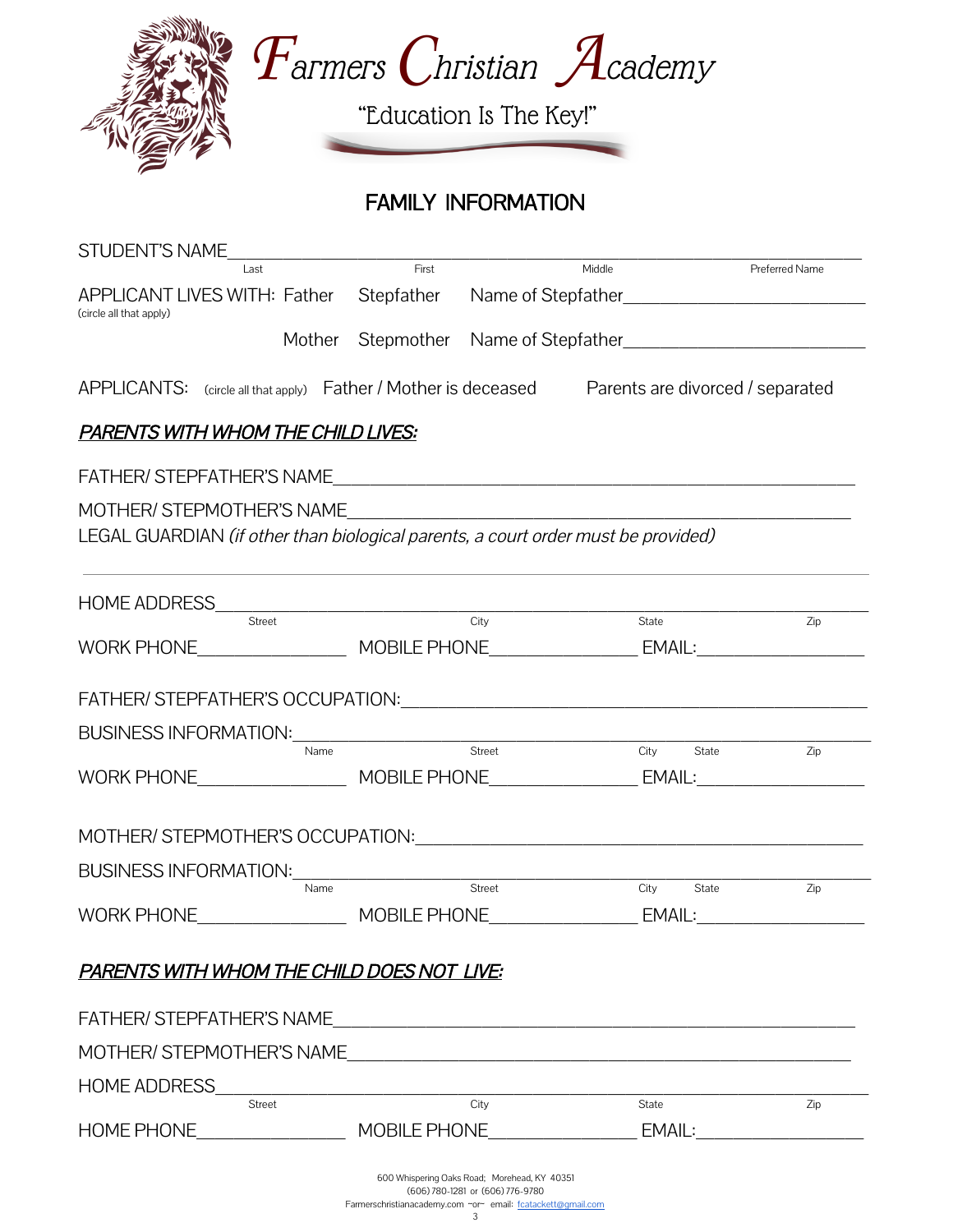

FAMILY INFORMATION CONTINUED

| <b>SIBLING INFORMATION:</b>    |                                                                            |
|--------------------------------|----------------------------------------------------------------------------|
|                                |                                                                            |
| APPLYING TO FCA? Yes or No     |                                                                            |
| APPLYING TO FCA? Yes or No     |                                                                            |
|                                |                                                                            |
| APPLYING TO FCA? Yes or No     |                                                                            |
|                                | NAME OF RELATIVES WHO ATTEND OR ARE EMPLOYED BY FARMERS CHRISTIAN ACADEMY: |
| <b>ADDITIONAL INFORMATION:</b> |                                                                            |

WHY DO YOU WANT YOUR CHILD TO ATTEND FARMERS CHRISTIAN ACADEMY?

WHAT EXPECTATIONS DO YOU HAVE OF YOUR CHILD AS A STUDENT HERE?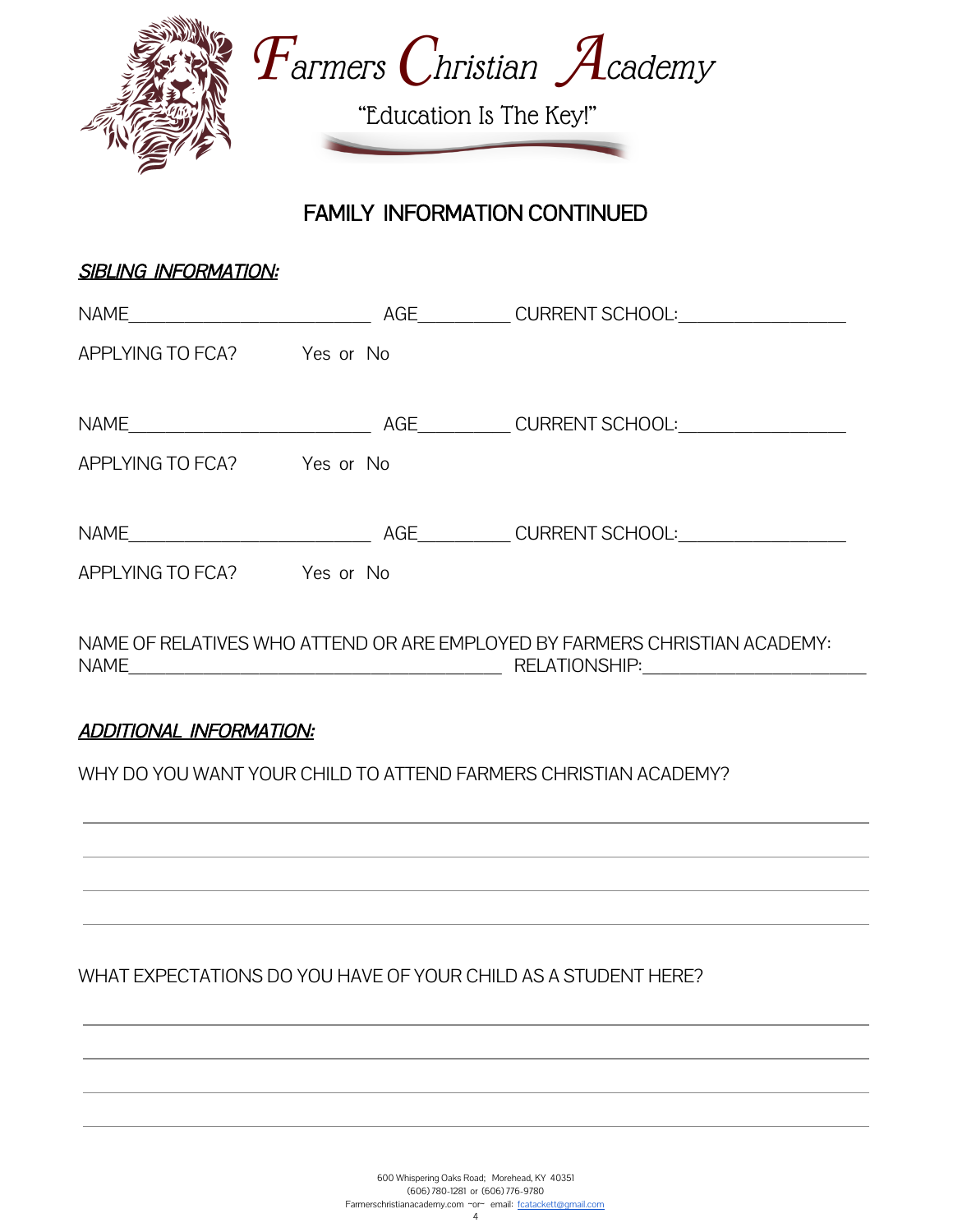

#### AUTHORIZATION FOR CHILD PICK-UP

 $\mathbf{r}$ We understand that children may be picked up by adults, other than their parents and/or guardian. In order to protect your child, we are asking that you let us know, in advance, if you will have someone picking up your child from school or a related function. You may pre-authorize adults by completing the information below.

Please let the authorized person know that photo identification may be required if a staff member is unfamiliar with them.

|              | STUDENT'S NAME               | <b>GRADE:</b>                |                |     |
|--------------|------------------------------|------------------------------|----------------|-----|
|              | <b>HOME ADDRESS</b>          |                              |                |     |
|              | <b>Street</b>                | City                         | State          | Zip |
|              | MOTHER'S WORK PHONE          | MOTHER'S MOBILE PHONE        |                |     |
|              | <b>FATHER'S WORK PHONE</b>   | <b>FATHER'S MOBILE PHONE</b> |                |     |
|              | <b>AUTHORIZED PERSON(S):</b> |                              |                |     |
| 1)           |                              |                              |                |     |
|              | Name (Please Print)          | Relationship to child        | Contact number |     |
| $\mathbf{2}$ |                              |                              |                |     |
|              | Name (Please Print)          | Relationship to child        | Contact number |     |
| 3)           |                              |                              |                |     |

I/We authorize the above person(s) to pick up my child from school. I/We understand that permission will be in place until a change is communicated in writing to the school.

Name (Please Print) and Contact number of Relationship to child Contact number of Contact number

Parents Signature\_\_\_\_\_\_\_\_\_\_\_\_\_\_\_\_\_\_\_\_\_ Date: \_\_\_\_\_\_\_\_\_\_\_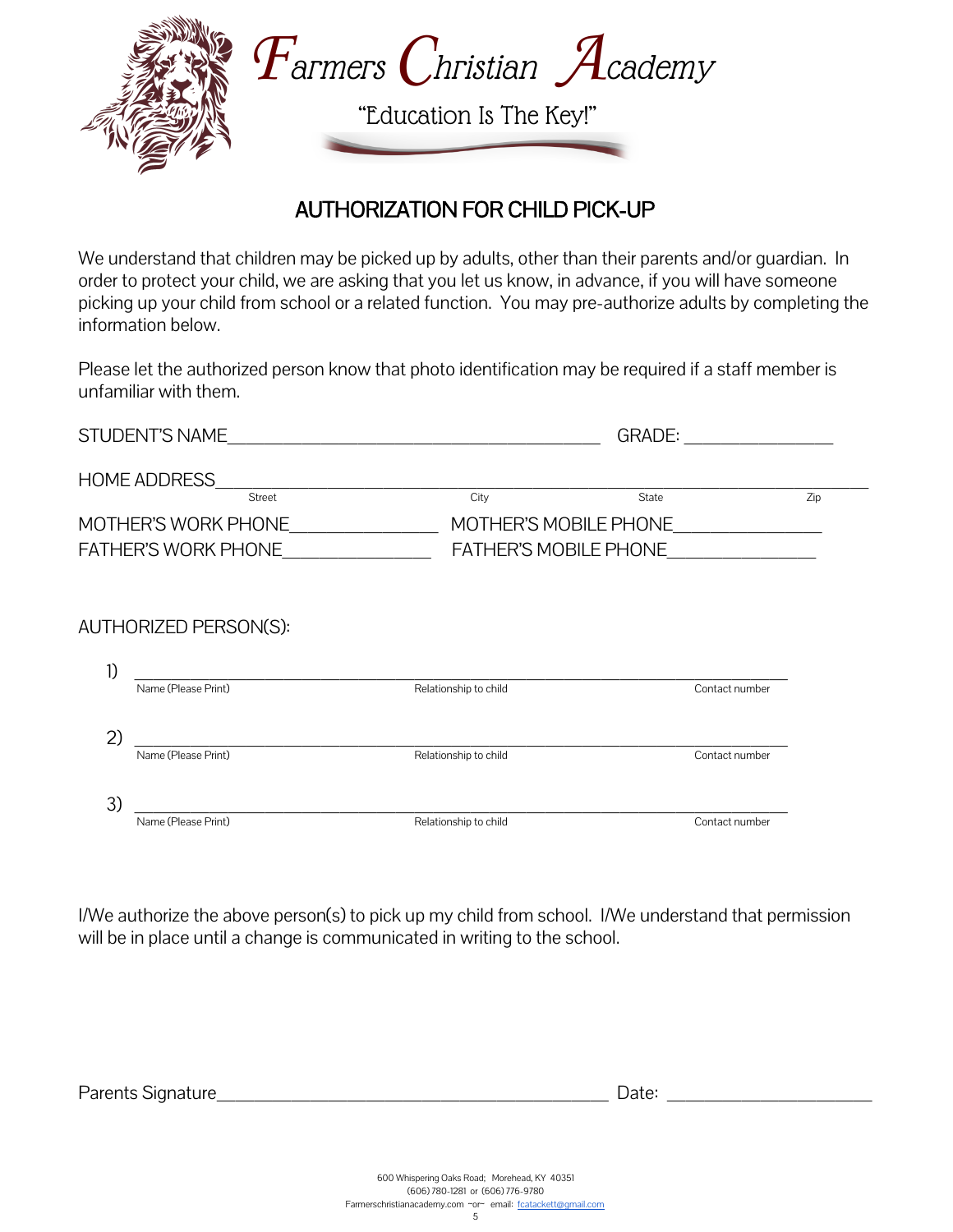

#### CONSENT TO MEDICAL CARE AND TREATMENT OF A MINOR CHILD

CHILD'S NAME\_\_\_\_\_\_\_\_\_\_\_\_\_\_\_\_\_\_\_\_

I am the natural parent/legal guardian of the above named child and I authorize and consent to medical, surgical, and hospital care, treatment and procedures to be performed for my child by a licensed physician when deemed immediately necessary or advisable by the physician to safeguard my child's health if I cannot be contacted. I waive my right of informed consent to such treatment..

|                    |                      | Date: $\frac{1}{\sqrt{1-\frac{1}{2}}}\frac{1}{\sqrt{1-\frac{1}{2}}}\frac{1}{\sqrt{1-\frac{1}{2}}}\frac{1}{\sqrt{1-\frac{1}{2}}}\frac{1}{\sqrt{1-\frac{1}{2}}}\frac{1}{\sqrt{1-\frac{1}{2}}}\frac{1}{\sqrt{1-\frac{1}{2}}}\frac{1}{\sqrt{1-\frac{1}{2}}}\frac{1}{\sqrt{1-\frac{1}{2}}}\frac{1}{\sqrt{1-\frac{1}{2}}}\frac{1}{\sqrt{1-\frac{1}{2}}}\frac{1}{\sqrt{1-\frac{1}{2}}}\frac{1}{\sqrt{1-\frac{1}{2}}}\frac{1}{\$ |
|--------------------|----------------------|--------------------------------------------------------------------------------------------------------------------------------------------------------------------------------------------------------------------------------------------------------------------------------------------------------------------------------------------------------------------------------------------------------------------------|
|                    |                      | Date: $\frac{1}{\sqrt{1-\frac{1}{2}}}\frac{1}{\sqrt{1-\frac{1}{2}}}\frac{1}{\sqrt{1-\frac{1}{2}}}\frac{1}{\sqrt{1-\frac{1}{2}}}\frac{1}{\sqrt{1-\frac{1}{2}}}\frac{1}{\sqrt{1-\frac{1}{2}}}\frac{1}{\sqrt{1-\frac{1}{2}}}\frac{1}{\sqrt{1-\frac{1}{2}}}\frac{1}{\sqrt{1-\frac{1}{2}}}\frac{1}{\sqrt{1-\frac{1}{2}}}\frac{1}{\sqrt{1-\frac{1}{2}}}\frac{1}{\sqrt{1-\frac{1}{2}}}\frac{1}{\sqrt{1-\frac{1}{2}}}\frac{1}{\$ |
|                    |                      |                                                                                                                                                                                                                                                                                                                                                                                                                          |
| POLICY HOLDER NAME |                      |                                                                                                                                                                                                                                                                                                                                                                                                                          |
|                    | $ID#$ ______________ |                                                                                                                                                                                                                                                                                                                                                                                                                          |
|                    |                      | PHONE: ______________________                                                                                                                                                                                                                                                                                                                                                                                            |
|                    |                      | PHONE: _____________________                                                                                                                                                                                                                                                                                                                                                                                             |

PLEASE LIST ANY ONGOING MEDICAL ISSUES OR CONCERNS WE NEED TO BE AWARE OF (i.e. any type of allergies, asthma, etc.):

#### PLEASE LIST ANY MEDICATIONS YOUR CHILD TAKES ON A REGULAR BASIS: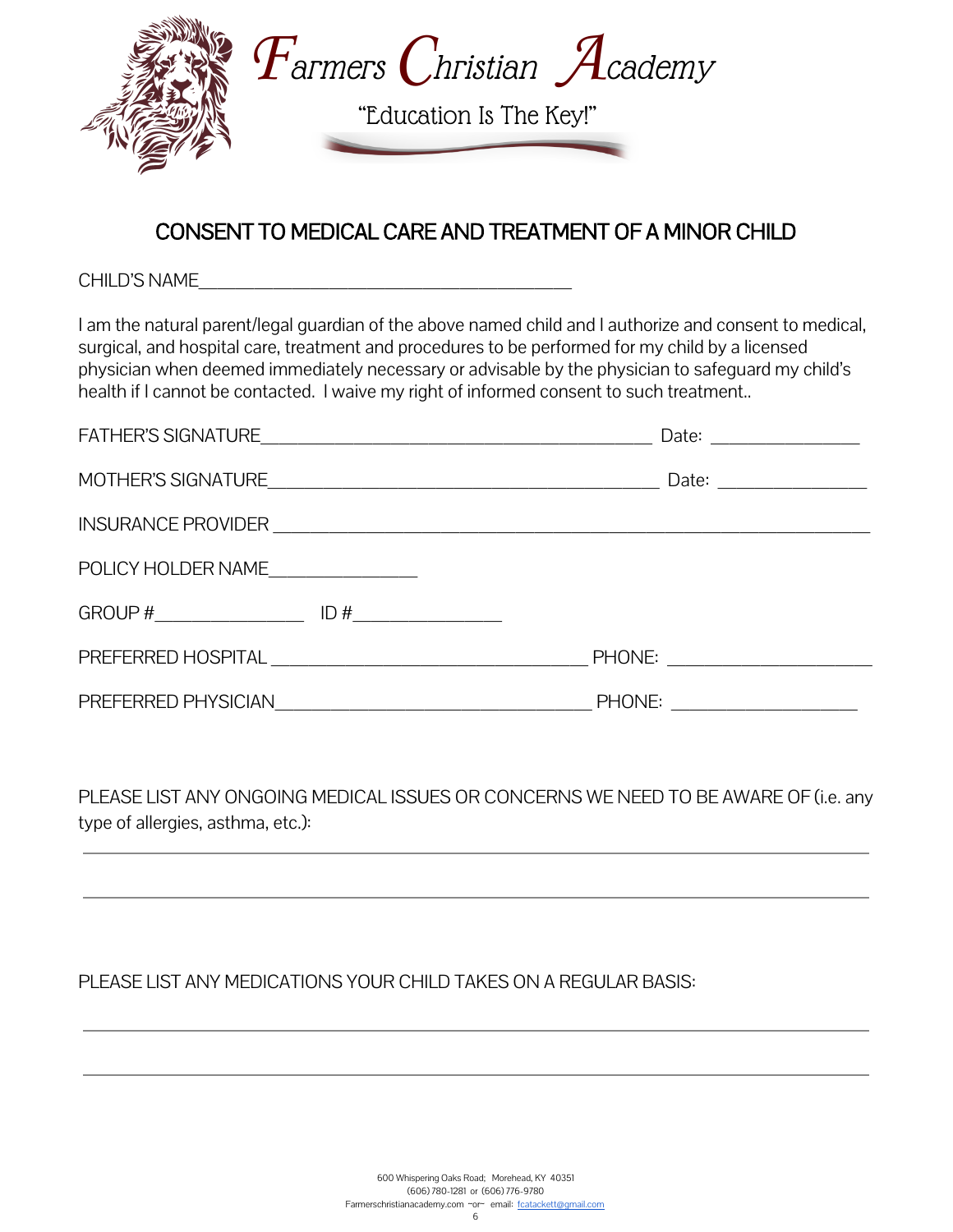

#### SUNSCREEN PERMISSION FORM

MY CHILD,

HAS PERMISSION TO USE SPF SUNSCREEN AT SCHOOL

DOES NOT HAVE PERMISSION TO USE SUNSCREEN AT SCHOOL

SUNSCREEN CAN BE APPLIED TO THE FOLLOWING AREAS (circle all that apply):

ARMS

LEGS

FACE

SUNSCREEN SHOULD BE APPLIED TO MY CHILD (circle all that apply):

AT PRESCHOOL, BEFORE GOING ONTO THE PLAYGROUND

AT AFTER SCHOOL, BEFORE GOING OUTSIDE

ONLY DURING PROLONGED OUTDOOR EXPOSURE (i.e. water day, field day, etc.)

PARENT SIGNATURE\_\_\_\_\_\_\_\_\_\_\_\_\_\_\_\_\_\_\_\_\_ Date: \_\_\_\_\_\_\_\_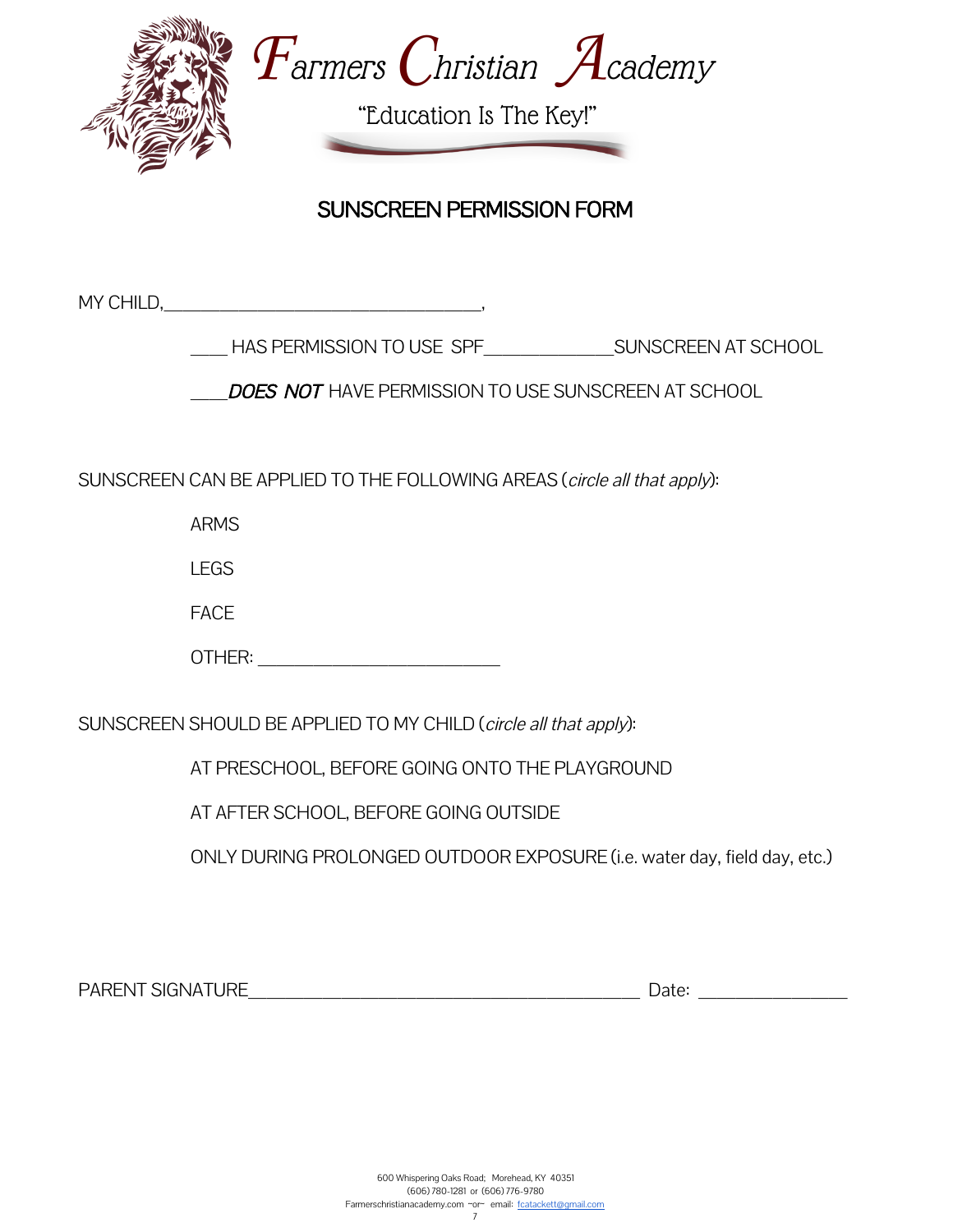

## FINANCIAL CONTRACT

STUDENT'S NAME

FCA is a ministry that operates solely on tuition and gifts. Attendance is a privilege that requires a financial commitment. Your signature confirms agreement to the following:

- Hours of operation are 8:00am 3:20pm
- A non-refundable enrollment fee of \$55.00 per family is due upon admission.
- A textbook fee of \$50.00 per student is due upon admission.
- Full time student tuition for the 20  $-20$  academic year is \$2,200 payable in ten monthly payments of \$220. Tuition is due on the 10th of each month.
- Any payment received after the 10th of each month, unless the 10th falls on a weekend, will be assessed a \$20 late fee.
- In the event that an account is *more than 30 days late*, the student will be *suspended*.
- **PLEASE PAY ON TIME WITHOUT REMINDERS!**

"I agree to support Farmers Christian Academy and will fruitfully pay my obligations on time as outlined in this contract. I understand that all tuition payments and fees must be paid on time. I promise to be honest and honorable in all financial matters including payment of late fees. I will keep my child(ren) home and consider him/her expended in the event I do not pay what I owe."

| Parents Signature_       | Date: |
|--------------------------|-------|
| Administrators Signature | Date: |

Notice of Student Non-Discriminatory Policy

Farmers Christian Academy admits students of any race, color, national and ethnic origin, and grants them the rights, privileges, programs, and activities generally accorded or made available to students at the school. It does not discriminate on the basis of race, color, national or ethnic origin in administration of its educational policies, admission policies, and other school administered programs.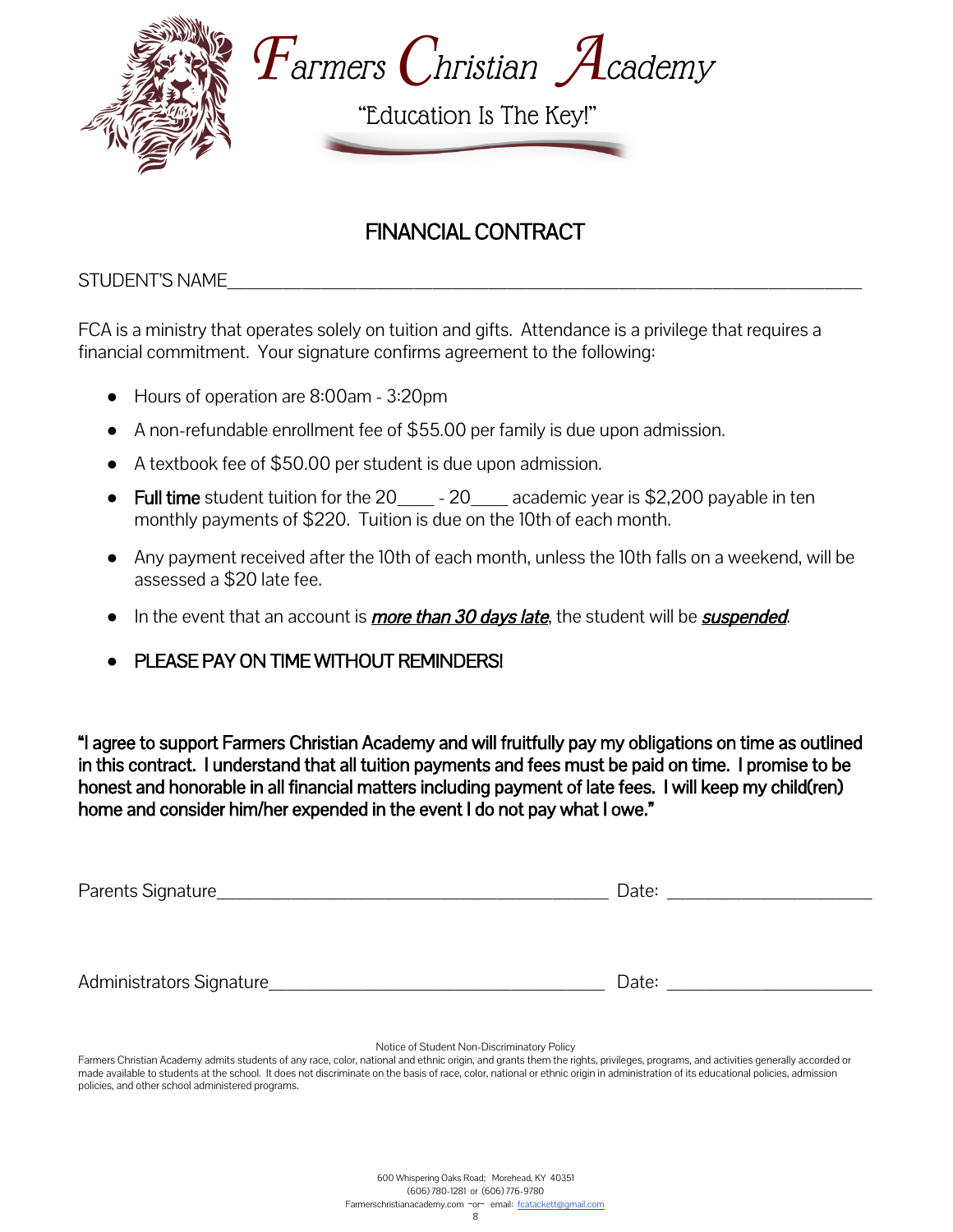



"Education Is The Key!"

## School Calendar 2017-2018

| August    | 17<br>23                       | First Day of School<br><b>Fundraiser Kick-Off</b>                                                                                                   |
|-----------|--------------------------------|-----------------------------------------------------------------------------------------------------------------------------------------------------|
| September | 4<br>19                        | Labor Day - NO SCHOOL<br><b>School Pictures</b>                                                                                                     |
| October   | 6<br>18<br>27                  | End of $1st$ 9 weeks<br>Educator's Convention - NO SCHOOL<br><b>Harvest Festival</b>                                                                |
| November  | 8<br>17<br>$20 - 24$           | Veteran's Day Breakfast at 9:00am<br>Thanksgiving Dinner at 12:00pm - Early Dismissal at 1:30pm<br>Fall Break - NO SCHOOL                           |
| December  | 15                             | Christmas Break begins - Early Dismissal at 1:30pm                                                                                                  |
| January   | $\overline{2}$<br>15           | <b>School Resumes</b><br>Martin Luther King Day - NO SCHOOL                                                                                         |
| February  | 9<br>19                        | Annual Soup Bean Dinner & Auction<br>President's Day - NO SCHOOL                                                                                    |
| March     | 1<br>9<br>$12-16$<br>$19 - 23$ | Achievement Test Fee Due - \$27.00<br>End of 3rd 9 weeks<br>Spring Break - NO SCHOOL<br>Spring Early Registration \$55 (after this date it is \$80) |
| April     | 24-25<br>28                    | <b>TESTING</b><br>Annual 5K Run - 9:00am                                                                                                            |
| May       | 17                             | Last Day of School                                                                                                                                  |

\*\*\*Weather Related or Emergency School Closings will be published on WKYT 27 or WLEX 18 under Farmers Christian Academy.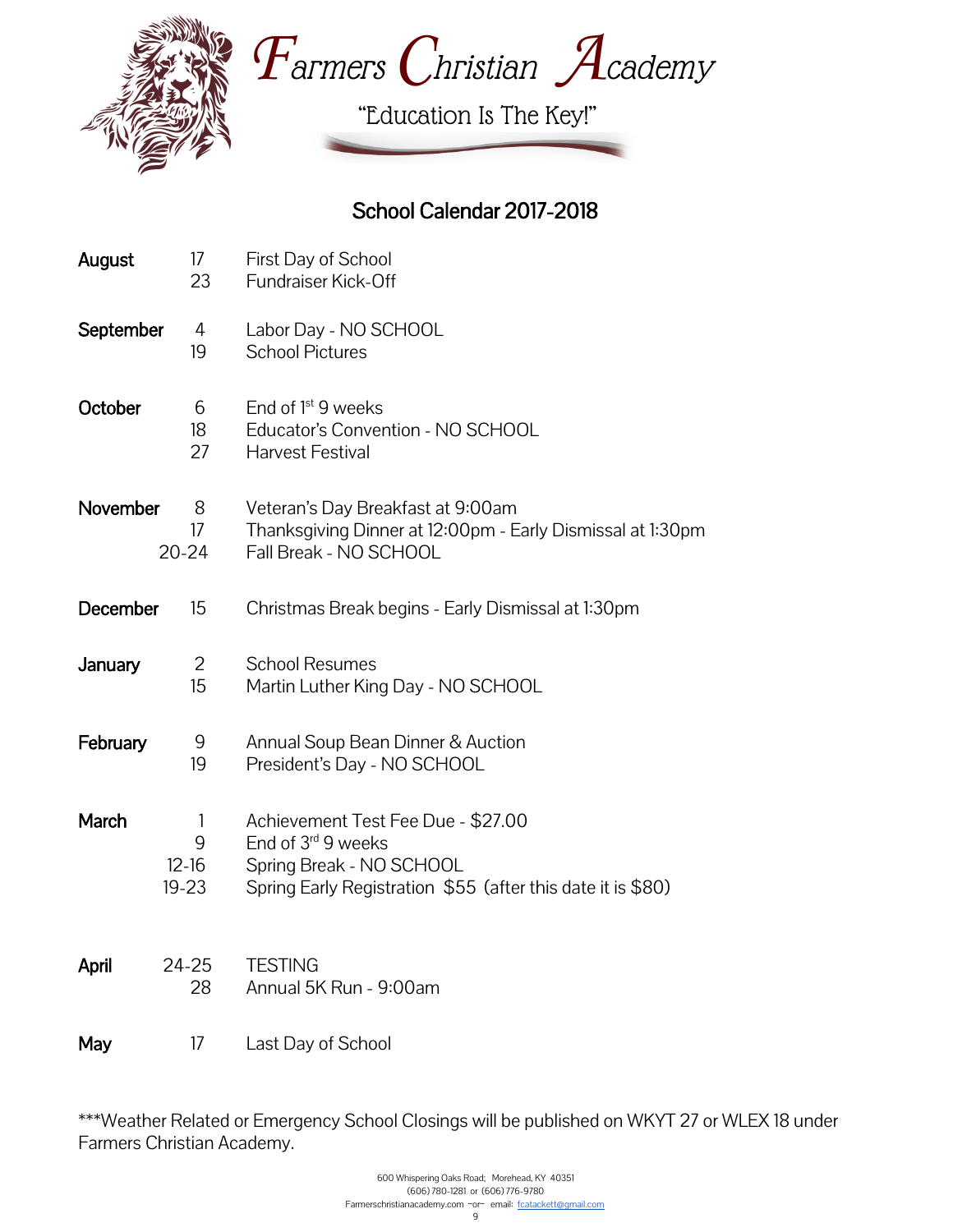

#### MEDIA RELEASE FORM

 I hereby consent to the use of any photographs / video tape taken of my child by Farmers Christian Academy or the media, for the purpose of advertising or publicizing events, activities, facilities and programs of the Farmers Christian Academy in newspapers, newsletters, on websites, other printed publications, on television, radio or other communications or in other advertising media.

 By law, the Farmers Christian Academy protects the privacy of its students and is prohibited from releasing student's personal information. From time to time we take pictures for the use of newspaper and or website use. It is for this reason you may opt not to have your child's photograph / video taken.

 Please mark the appropriate box below, either giving or denying consent and return this form to school.

(  $\Box$ ) YES, I allow my child/children to be identified in any good news district or school publication.

(  $\Box$ ) NO, I do not want my child/children identified in any good news district or school publication.

Please Print:

 $\overline{\phantom{a}}$  , where  $\overline{\phantom{a}}$  , where  $\overline{\phantom{a}}$  , where  $\overline{\phantom{a}}$  , where  $\overline{\phantom{a}}$ Student's Name

 $\overline{\phantom{a}}$  , where  $\overline{\phantom{a}}$  , where  $\overline{\phantom{a}}$  , where  $\overline{\phantom{a}}$  , where  $\overline{\phantom{a}}$ Street Address

 $\overline{\phantom{a}}$  , where  $\overline{\phantom{a}}$  , where  $\overline{\phantom{a}}$  , where  $\overline{\phantom{a}}$  , where  $\overline{\phantom{a}}$ City, State, Zip

If the above student is under the age of 18, please provide parental/guardian information:

 $\overline{\phantom{a}}$  , where  $\overline{\phantom{a}}$  , where  $\overline{\phantom{a}}$  , where  $\overline{\phantom{a}}$  , where  $\overline{\phantom{a}}$ Parent / Guardian's Name

 $\overline{\phantom{a}}$  , where  $\overline{\phantom{a}}$  , where  $\overline{\phantom{a}}$  , where  $\overline{\phantom{a}}$  , where  $\overline{\phantom{a}}$ Street Address

 $\overline{\phantom{a}}$  , where  $\overline{\phantom{a}}$  , where  $\overline{\phantom{a}}$  , where  $\overline{\phantom{a}}$  , where  $\overline{\phantom{a}}$ City, State, Zip

Parents/Guardian Signature\_\_\_\_\_\_\_\_\_\_\_\_\_\_\_\_\_ Date: \_\_\_\_\_\_\_\_\_\_\_